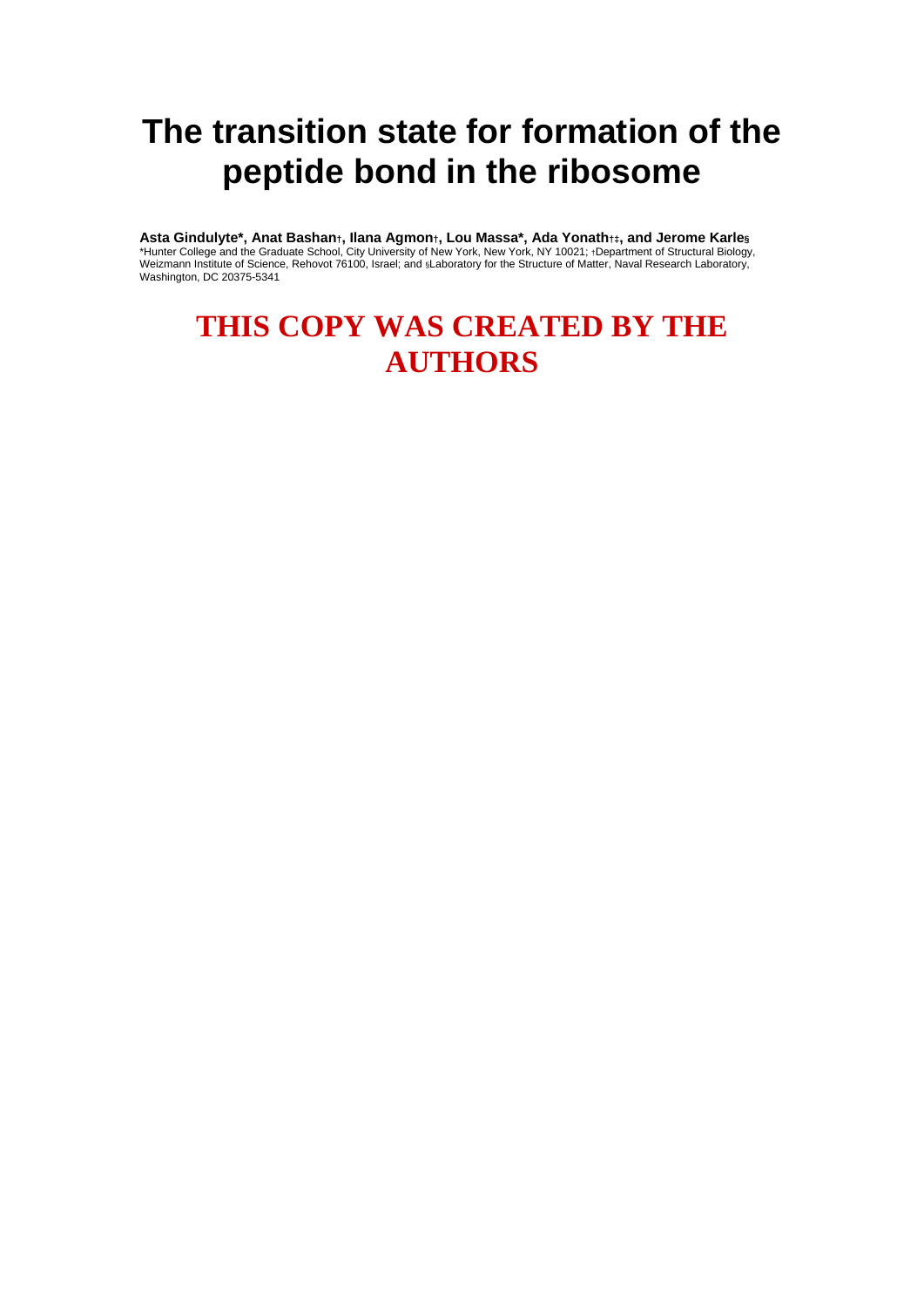# **The transition state for formation of the peptide bond in the ribosome**

#### **Asta Gindulyte\*, Anat Bashan†, Ilana Agmon†, Lou Massa\*, Ada Yonath†‡, and Jerome Karle§**

\*Hunter College and the Graduate School, City University of New York, New York, NY 10021; †Department of Structural Biology, Weizmann Institute of Science, Rehovot 76100, Israel; and <sup>§</sup>Laboratory for the Structure of Matter, Naval Research Laboratory, Washington, DC 20375-5341

Contributed by Ada Yonath, July 18, 2006

**Using quantum mechanics and exploiting known crystallographic coordinates of tRNA substrate located in the ribosome peptidyl transferase center around the 2-fold axis, we have investigated the mechanism for peptide-bond formation. The calculation is based on a choice of 50 atoms assumed to be important in the mechanism. We used density functional theory to optimize the geometry and energy of the transition state (TS) for peptide-bond formation. The TS is formed simultaneously with the rotatory motion enabling the translocation of the A-site tRNA 3 end into the P site, and we estimated the magnitude of rotation angle between the A-site starting position and the place at which the TS occurs. The calculated TS activation energy,** *Ea***, is 35.5 kcal (1 kcal 4.18 kJ)mol, and the increase in hydrogen bonding between the rotating A-site tRNA and ribosome nucleotides as the TS forms appears to stabilize it to a value qualitatively estimated to be 18 kcalmol. The optimized geometry corresponds to a structure in which the peptide bond is being formed as other bonds are being broken, in such a manner as to release the P-site tRNA so that it may exit as a free molecule and be replaced by the translocating A-site tRNA. At TS formation the 2 OH group of the P-site tRNA A76 forms a hydrogen bond with the oxygen atom of the carboxyl group of the amino acid attached to the A-site tRNA, which may be indicative of its catalytic role, consistent with recent biochemical experiments.**

quantum mechanics | ribosomal symmetry | activation energy | quantum crystallography | catalytic OH

Ribosomal crystallography has revealed the detailed structure<br>of the ribosome, the universal cell organelle translating the genetic code into proteins. Thus, the ribosome is a ribozyme exerting substrate positioning and promoting substratemediated catalysis (1–5).

The ribosome, a 2.5-MDa riboprotein assembly, is composed of two unequal subunits that associate upon the initiation of the biosynthetic cycle. The mRNA is decoded at the small subunit, whereas the peptide bond is formed on the large one, within the peptidyl transferase center (PTC), which is located at the depth of a cavity built primarily of ribosomal RNA. This cavity provides the remote interactions dominating initial substrate positioning with stereochemistry suitable for the motions associated with peptide-bond formation and nascent-chain elongation (2, 4, 6, 7).

Despite the ribosome's overall asymmetric structure, a sizable 2-fold symmetry-related region, relating RNA backbone fold and nucleotide orientations, rather than nucleotide sequence identities, was revealed around the PTC in all known ribosomes structures. The symmetry-related region contains  $\approx 180$  nt and extends far beyond the PTC. It connects all functional centers involved in amino acid polymerization, including peptide-bond formation, the focus of this article (1–3). This ribosomal elaborate architectural design guides the process of peptide-bond reaction by forcing a rotational motion consistent with the 2-fold rotation axis. The bond connecting the universally conserved single-strand tRNA–3' end with the tRNA-acceptor stem of the A-site tRNA almost coincides with the symmetry axis, indicating that A- to P-site translocation involves two synchronized motions: an overall mRNA/tRNA sideways shift and a rotation of the tRNA 3'end (1-3). Guided by PTC components, the rotatory motion facilitates peptide-bond formation and nascent-chain elongation. Furthermore, this motion places the A-site nucleophilic amine and the P-site carbonyl carbon at a distance allowing for interactions with the P-site tRNA A76 O2' throughout a significant part of the rotatory motion (3), consistent with its suggested participation in peptide-bond formation catalysis (8). The nascent proteins are directed by the rotatory motion into the exit tunnel at extended conformation, fitting the tunnel's narrow opening. Hence, the ribosomal architecture provides all of the positional elements required for amino acid polymerization  $(2, 3, 9)$ .

Although crystallography is the principal method for determination of detailed 3D structures, certain properties of ribosome function are not directly deduced by crystallographic measurement. Paramount among such properties are the energetics of the formation of the transition state (TS), which governs the formation of the peptide bond. Quantum crystallography (10) is perfectly suited to address the problem of energetics and formation of the TS. It refers to the combination of crystallographic structural information with quantum mechanical theory. The objective is to facilitate theoretical calculations and thereby add an energetic and dynamic dimension to the information that may be derived from a crystallographic experiment. The structural information may in a sense be considered a starting point, constraint, and anchor to which the quantum description of the system must conform.

In this study we applied the methods of quantum crystallography to the study of the TS for peptide-bond formation within the ribosome. Among the features of quantum crystallography is a desirable approach applicable to the ribosome in which the complication of the entire system is broken down into more manageable pieces. In that way one may describe the quantum mechanics of the individual pieces. Subsequently, this may be followed by a quantum investigation of their mutual interactions, and thus in a step-by-step manner one may rebuild the entire quantum mechanism as a whole. This approach was applied to the investigation of the peptide bond TS.

The first step in this study was choosing those atoms that seem to be most importantly involved in the mechanism of peptidebond formation. The choice we made in our first approximation is described in *Methods*. This choice was sufficiently modest to be rigorously treatable in a fully quantum mechanical way and sufficiently aggressive to represent the essence of the TS mechanism, which leads to the formation of the peptide bond within the circumstances of the ribosome as revealed by crystallography. We kept in mind that this first choice can be successively

Conflict of interest statement: No conflicts declared.

Freely available online through the PNAS open access option.

Abbreviations: DFT, density functional theory; TS, transition state; PTC, peptidyl transferase center; ASM, acceptor stem mimic.

<sup>‡</sup>To whom correspondence should be addressed. E-mail: ada.yonath@weizmann.ac.il.

<sup>© 2006</sup> by The National Academy of Sciences of the USA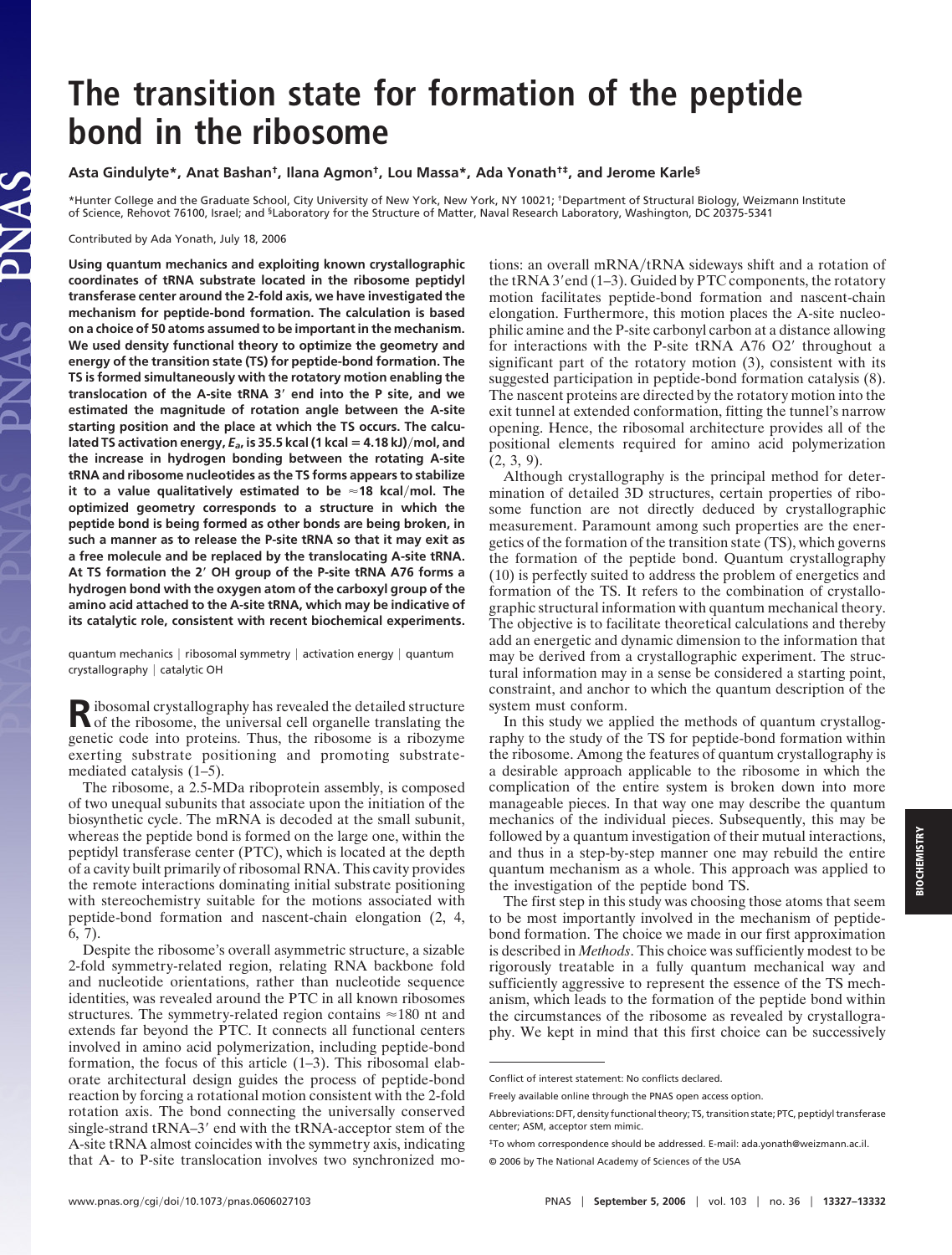**Table 1. Key geometrical parameters in the TS**



The structure shown is a schematic representation only (see Fig. 1 for a 3D image).

expanded in future investigations to bring the results ever closer to a complete quantum description of all-important factors that affect the TS.

Once the TS geometry is obtained, the angle of rotation of the A-site tRNA 3' end within the 2-fold symmetry region that best suits its geometry can be estimated and thus the point of TS formation can be fixed. This positioning, in turn, highlights those parts of the enclosing rRNA near enough to impose putative catalyzing effect on the reaction. Such interactions would then be indicated for additional quantum mechanical calculation. Moreover, in principle, once the quantum mechanical TS is obtained its interaction with any putative ions can be incorporated as a separate quantum mechanical investigation and likewise with any putative solvent molecule. The optimal positions of any such assumed ligands interacting with the TS may be determined by geometry optimization. All of this highlights the importance of a good first approximation of the atoms that are crucial for peptide-bond formation and the subsequent quantum mechanical search for the geometry and energy of the TS.

Here we show that we have been able to define a quantum mechanical TS that is relevant to peptide-bond formation within the ribosome, characterize both its geometry and energy, and implicate these properties to events associated with peptidebond formation and polypeptide elongations.

#### **Results**

The key geometrical parameters of TS formation are summarized in Table 1, and Fig. 1 shows the image of the optimized TS geometry for the formation of the peptide bond in the ribosome. The optimized TS bond distances of Table 1 are labeled according to whether they are in the act of breaking or forming, to achieve the transition from reactants to products. The end result is that the peptide bond  $N-C$  is formed, which leads to elongating the nascent protein. The new O-H bond, which is formed on the P-site tRNA, saturates the open valence of the oxygen atom that would occur as the  $C$ —O bond breaks to allow release of the amino acid transferred to the nascent protein. The remaining bond that is breaking in the TS, namely,  $N-H$ , completes the release of the P-site tRNA. Hence, simultaneously with bond making and breaking, the former A-site tRNA can



**Fig. 1.** Optimized peptide bond TS in the ribosome. An initial geometry was obtained using the coordinates of ASM in D50S at the A site (Protein Data Bank ID code 1NJP) and its derived P-site tRNA. The amino acid of ASM was converted to alanine.

occupy the P site, which becomes available by the former P-site tRNA release.

The TS geometry of Fig. 1 shows the 2'OH of A76 of the P-site tRNA forming a hydrogen bond with the carboxyl oxygen of the amino acid bound to A-site tRNA. That hydrogen bond is formed in the TS (Table 1) having a bond length of 1.879 Å. Such hydrogen bonding, perhaps serving as an anchor holding reactants in place at the TS, is consistent with the catalytic role that has been ascribed to this 2'OH group based on recent biochemical experiments (8). A careful examination of Fig. 1, which conveys the 3D arrangements of the atoms in the TS, together with the information from Table 1, indicating which bonds are forming and breaking, allows one to perceive how the peptide bond is being formed, and how the P-site tRNA is allowed to break away after the peptide bond is made.

Notably, the TS fits perfectly into the space available for the rotating A-site 3' end, provided by the ribosome nucleotide surroundings within the ribosomal PTC (called here the "rotatory space"), after a 45° rotation of the A-site tRNA 3' end toward the P site (Fig. 2 *b* and *c*). We found that in the ribosome the number of hydrogen bonds, between the rotating moiety composed of the tRNA aminoacylated 3' end (Fig. 2a) and the surrounding nucleotides of the PTC, increases as the reactants move toward the TS. A bar plot (Fig. 3) of the number of hydrogen bonds as a function of the rotation angle in the PTC shows an increase of three strong hydrogen bonds as the TS forms, resulting in a lower activation energy. Assuming, on qualitative grounds, that such hydrogen bonds might vary in strength over a range from 2 to 10 kcal (1 kcal  $= 4.18 \text{ kJ/mol}$ )  $(11)$ , an average value of 6 kcal/mol is adopted for each of the three newly formed hydrogen bonds. This H-bonding scheme implies a net stabilization of 18 kcal/mol, which would reduce the calculated activation energy,  $E_a$ , of our TS that has a value of 35.5 kcal/mol (Table 2), to a qualitatively estimated value of  $\approx$ 18 kcal/mol.

The variation of the geometrical error measure, based on distances between analogous atoms of the TS, and those from the tip of the A- and P-site tRNAs, as a function of the angle of A-site aminoacylated tRNA 3' end rotation, is shown in Fig. 4. As seen, the geometrical error measure is a minimum at the rotation angle of  $\approx 45^\circ$ . We therefore estimate that this rotation angle best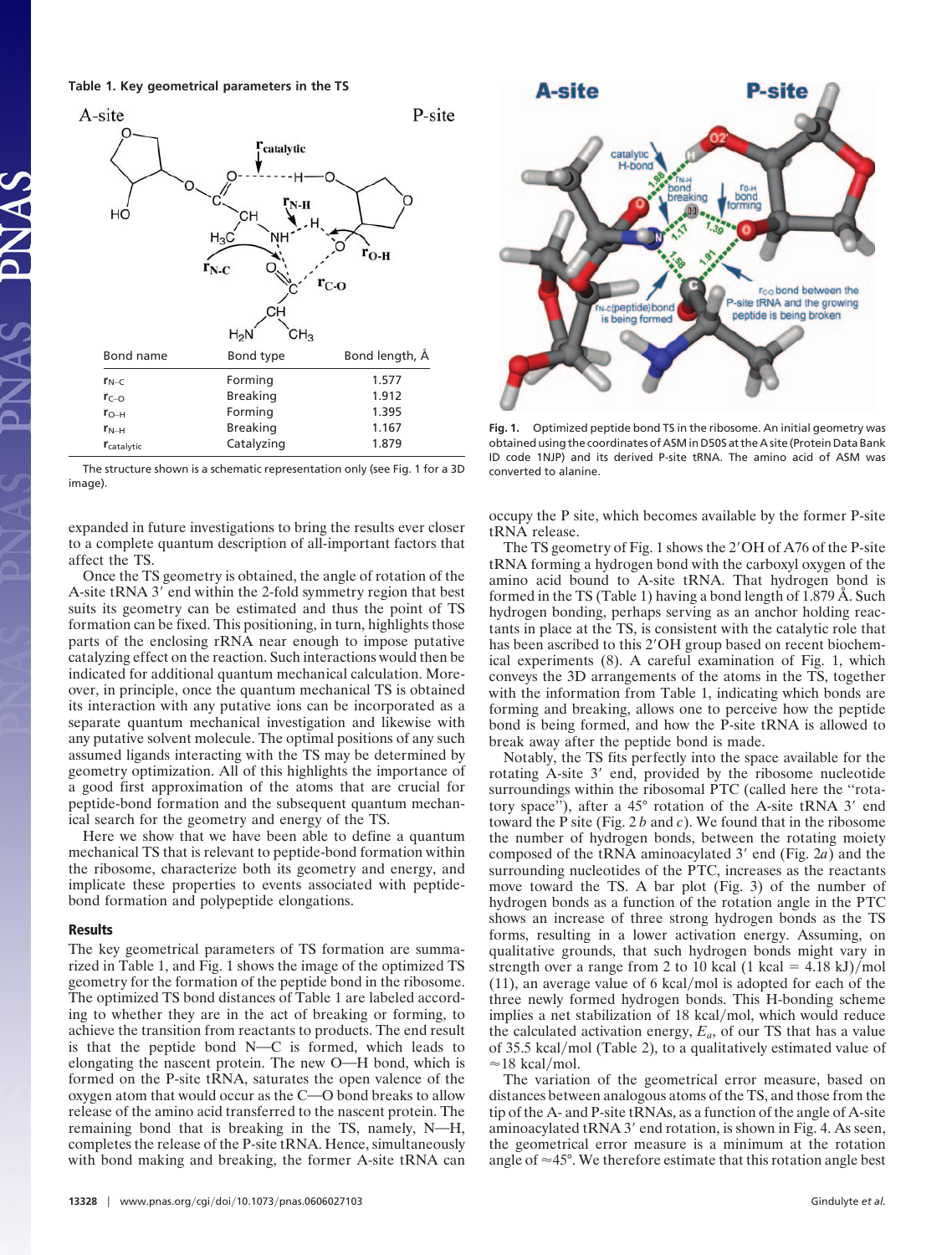

**Fig. 2.** The TS position within the volume occupied by the rotatory motion in the PTC of the ribosome. (*a*) A schematic presentation of the combined linear and rotational motions involved in the passage of the A-site tRNA from the A site to the P site. The 2-fold symmetry axis is shown in red. The apparent overlap of the two tRNA stems is a result of the specific view (diagonal toward the back of the paper plane), chosen to show best the concerted motions. (*b*) The approximately orthogonal view of the rotatory motion shown in *a*, looking approximately down the 2-fold symmetry axis, together with the TS, formed after 45° rotation (A site to P site) within the PTC of the ribosome. The transparent cyan ''cloud'' shows the entire rotatory space, as was simulated every 15° of the rotation. The ribosomal nucleotides are shown in gray. Those below the rotatory space are shown in lighter gray. The TS is shown in dark red. Nucleotides A2602 and U2585 are colored purple and yellow, respectively. Note the marked fit between the TS position and the space provided by the ribosome. (*c*) Two views perpendicular to the 2-fold rotation axis. Shown are ends of tRNAs molecules at the P site (green), the A site (blue), the 2-fold axis (red), the TS (dark red), and the nucleotides C2452 and U2585 (gray). The TS lies at its best position between the A- and P-site tRNAs. (*Left*) View from the subunit interface. (*Right*) View from the PTC rear wall.

fits with the calculated TS, as judged by the closeness of the match between the atoms of the TS sugars, and those from the tip of the A- and P-site tRNA 3' ends that they mimic.

We have calculated the distance between the atoms of the TS and all of the nucleotides that surround it. Only nucleotides C2452 and U2585 (*Escherichia coli* numbering throughout the text) have atoms in close proximity to the TS at 45° angle of rotation. The atoms in question from C2452 do not involve bonds either ''making or breaking'' in the TS. However, a nitrogen atom in U2585 base protrudes into the space nearby where a C-O bond between a P-site tRNA and an amino acid is being broken in the TS. The proximity of U2585 and the TS (Fig. 2 *b* and *c*) may possibly allow it to play a role in facilitating the break of the P-site tRNA away from the elongating protein chain. The possible contribution of U2585 to elongation, rather than to peptide-bond formation and the remoteness of A2451 from the TS, are in accord with recent findings that ruled out the critical catalytic contributions of these nucleotides to single peptidebond formation performed by *in vitro-*assembled ribosomes (12). Hence, the possible involvement of U2585 in elongation remains to be investigated further.

#### **Discussion**

Our goal was to investigate the formation of the peptide bond as it occurs within the ribosome. In particular, we studied the energy and geometry of the amino acid and the peptidyl that play a major part in peptide-bond formation while attached via ester bonds to the tRNAs at the A site and P site of the ribosome, respectively. We have chosen the 50 atoms we considered as the most important players in peptide-bond formation. Within that choice, and the quantum mechanics of density functional theory (DFT), we have computed a molecular structure and energy that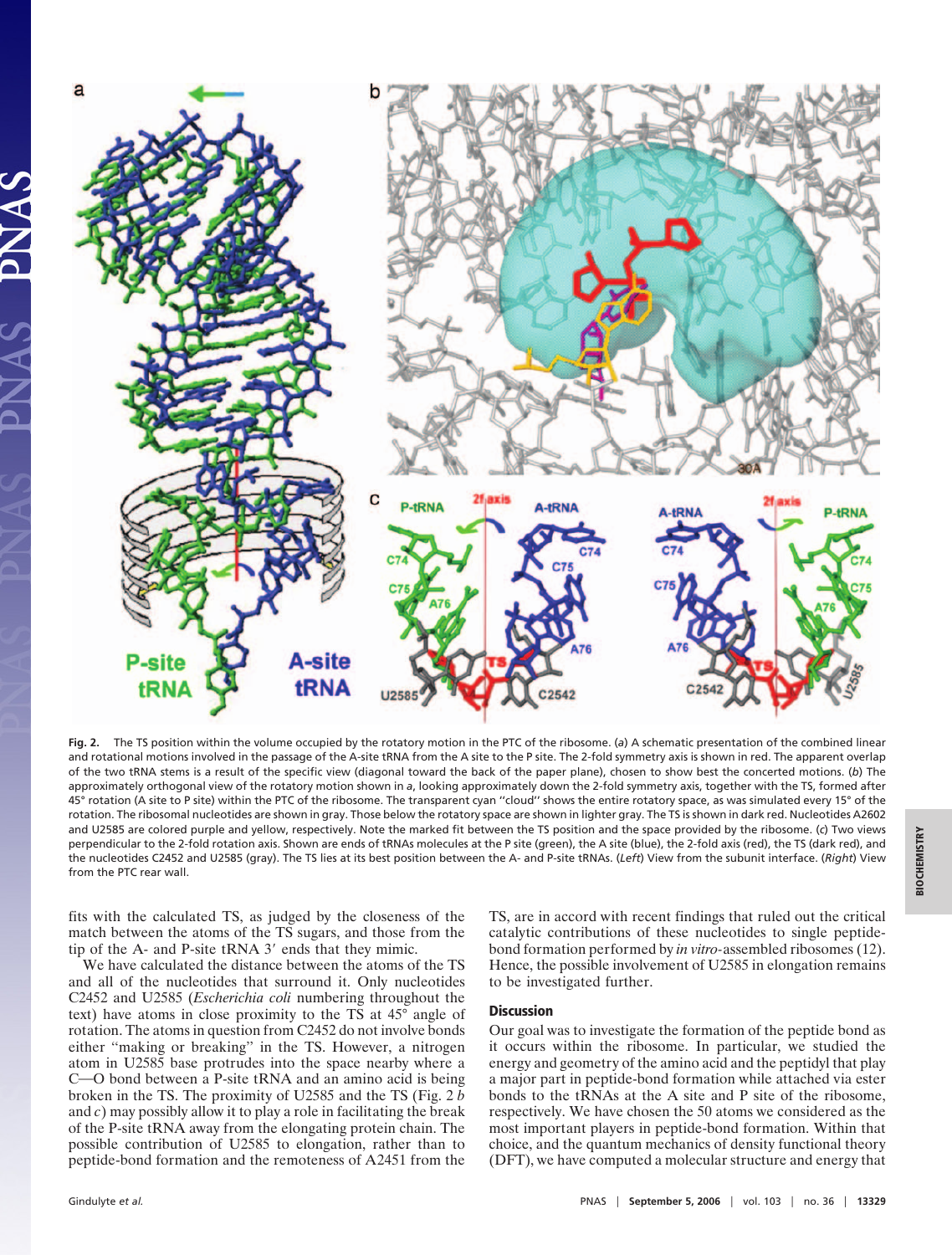

**Fig. 3.** A bar plot of the number of hydrogen bonds between the rotating moiety at the end of the A-site tRNA and the nucleotides of the ribosome PTC. The count of the number of hydrogen bonds was made with a distance criterion. The distance criterion, which considers that a hydrogen bond is being made, was based on a ''cut-off'' at 4 Å.

satisfies all mathematical criteria for a TS. In all respects, it makes good chemical sense, in terms of formation of a peptide bond, the translocation of A-site tRNA to the P site, and P-site tRNA separation from the elongated chain. The chemical sense, after the mathematical criteria, is what corroborates the TS.

One has to keep in mind the physical significance of the TS. As two molecules come together, typically the process is uphill

#### **Table 2. Calculated energies (using MB3LYP6-31**-**G\*\* method) along the peptide bond formation pathway**



 $\Delta E_{\text{HB}}$  represents the qualitative reduction in our calculated TS activation energy, which would be expected to occur because of increased hydrogen bonding concomitant with the reaction's progress toward the TS. An increase of three hydrogen bonds of average magnitude 6 kcal/mol would be consistent with a qualitatively estimated TS barrier of 18 kcal/mol.



**Fig. 4.** Plot of error measure vs. angle, at average position between optimal fits of TS to the A- and P-site tRNAs.  $\varepsilon = \sum r_i$ , where  $\varepsilon$  is the error measure and *ri* is the distance between atoms of the TS sugar moieties and those of their analog atoms at the A and P sites. The angle is measured from an origin taken to be the A-site position before rotation about the 2-fold axis of the PTC.

in energy. At the TS the molecule is at an energy maximum, for every displacement of coordinates, except for one unique displacement that corresponds to an energy minimum. Thus, the geometry of the energy surface at the TS is that of a saddle point, and physically it corresponds to the point of breaking and making of bonds that transform the reactants into the products. The TS is characterized mathematically by normal mode frequencies that are all positive, except for exactly one, which is negative, and corresponds to a vibration along the reaction coordinate sending the old reactants into the new products. As one may see (Tables 3 and 4, which are published as supporting information on the PNAS web site) from the frequency spectrum we have calculated, we have a TS characterized in just that way, i.e., all positive frequencies but one.

The calculated  $E_a = 35.5$  kcal/mol for our TS applies only to the barrier associated with those 50 atoms considered in the DFT calculation. However, qualitative considerations make clear how such activation energy would be stabilized in the ribosome. During elongation the A-site tRNA carries out a ''linear motion.'' At the same time its terminus, namely its CCA end and the amino acid attached to it, executes a rotational 2-fold motion. The combined linear and rotational motions of the full tRNA are indicated schematically in Fig. 2*a*. As may be seen from Fig. 2, the number of hydrogen bonds associated with the rotatory motion of the aminoacylated tRNA 3' end within the PTC appears to increase, by as many as three hydrogen bonds between 0° and 45°. Adopting a reasonable average energy for such hydrogen bonds allows a qualitative estimate of the stabilization of the TS that would occur. For hydrogen bonds on the order of 6 kcal/mol, three such bonds would confer TS stabilization of 18 kcal/mol. Thus a qualitative estimate for the activation energy barrier for formation of the peptide bond in the ribosome would be  $\approx$ 18 kcal/mol. This qualitative estimate for the  $E_a$  may be compared with the related (but different) experimental measurement (13), which has  $E_a = 17.5$  kcal/mol. Noteworthy are additional theoretical calculations (14–16), all of which, however, deal with mechanisms different from our own, as they do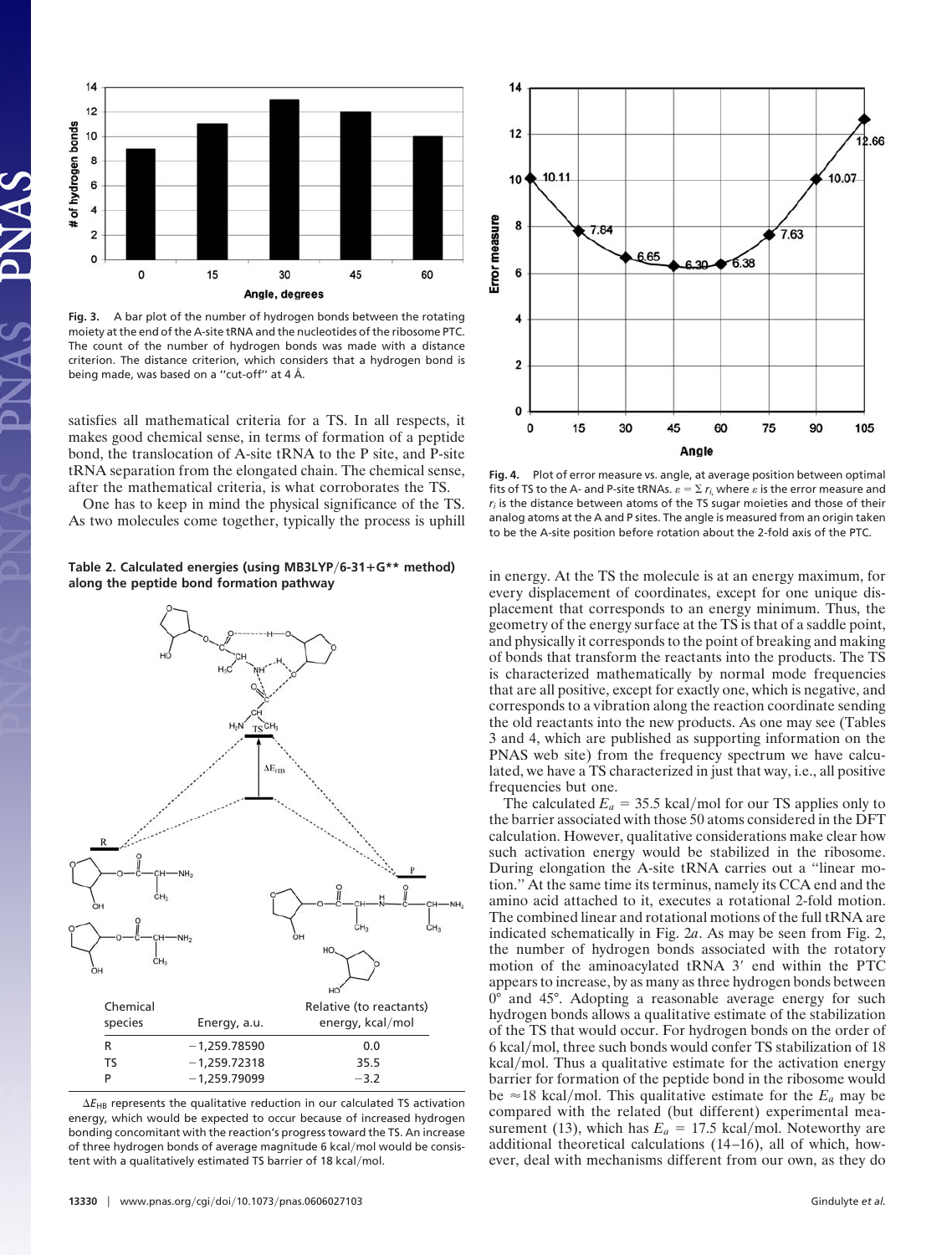

**Fig. 5.** The 3' end of the tRNA analog. (*Left*) Shown is the tip of the tRNA ASM taken from the experimental crystal structure of its complex with D50S (Protein Data Bank ID code 1NJP), as used for the quantum mechanics calculations. The modified regions are highlighted by cyan and magenta. Hydrogen atoms are not shown. (*Right*) The sugar moiety at tip of tRNA, charged with alanine, is shown.

not include the ribosome environment and/or the rotatory motion.

Interestingly, it appears that the TS geometry is achieved after a modest rotation, which we estimate as  $\approx 45^{\circ}$ . It seems that at that stage the P-site A76 O2' reaches a position allowing the formation of a hydrogen bond within the TS. Such an H bond can stabilize the TS geometry, as recently suggested based on biochemical studies (17), which means that the TS for the peptide bond is made rather early in the rotation. However, the final bonds made and broken, resulting from the TS will achieve their equilibrium values after further rotation along the guiding reaction pathway associated with the 2-fold axis of the PTC.

We conclude that it is satisfactory that the DFT quantum computations, allowing all 50 atoms to move freely, have found a mathematically, well characterized TS. Also the fact that the OH group at the P site ends up making what looks to be a catalyzing hydrogen bond, in accordance with experiments that are generally agreed to be credible, underlines again the chemical sense our TS conveys.

#### **Methods**

The crystal structure of the 50S large ribosomal subunit from *Deinococcus radiodurans* (D50S) complexed with a tRNA acceptor stem mimic (ASM) (1) is available in the Protein Data Bank (ID code 1NJP). Fig. 5 shows a small part of this structure, the part that represents the 3' end of the tRNA analog (ending with the highlighted sugar ring) attached via nitrogen to a tyrosine-like molecule using the nonhydrolyzable tRNA 3' end analog, puromycin). In reality, during protein synthesis, amino acids attach to tRNA via ester-type bond, which would mean replacing N with an O at that location in Fig. 5. The highlighted region of Fig. 5 contains atoms that have been judged to be of importance to the formation of the peptide bond. There are two analogous sets of such atoms, one associated with the P position and one associated with the A position in the PTC. Both sets together constitute the 50 atoms chosen to represent the formation of the TS. All 50 atoms of the TS calculation are listed with their coordinates in Table 3.

As shown in Fig. 5, we used the sugar moiety to represent the tip of tRNA and replaced the N atom at the junction of the tRNA and the amino acid with an O atom to investigate the actual reaction and, because of computational considerations, replaced the tyrosine-like bound amino acid structure with an alanine.

The TS results from a search that, except for initial conditions, is an automatic search, which only stops at a convergence satisfying stringent mathematical criteria, showing that we have achieved a geometry that is at an energy maximum for every direction of displacement except for one, which is a displacement toward products and away from reactants. The DFT quantum computations allow all 50 atoms to move freely, until a mathematically well characterized TS is found. From a point of view of corroborating a TS, the bonds that are making and breaking must be consistent with the chemistry of the reaction.

We have used DFT to obtain the TS for the peptide-bond formation within the ribosome. Because it is not computationally feasible at present to include all atoms of the crystallographic structure mentioned in our DFT calculations, their number had to be reduced greatly. The smaller system that we have studied includes all of the atoms essential for peptide-bond formation in the ribosome, and therefore we were able to obtain results that are relevant to the problem.

Quantum mechanical calculations were carried out with the Mulliken program package (an IBM proprietary software package that implements *ab initio* quantum chemical calculations on the IBM  $SP/2$  supercomputer, The Laboratory for Quantum Crystallography, City University of New York). The Becke three-parameter-hybrid (B3) (18) was used in conjunction with the Lee-Yang-Parr (LYP) functional (19). For all calculations, a Gaussian-type basis set,  $6-31+G(d,p)$  was used. Thus, geometries of all reactants, products, and TSs have been optimized by using the  $B3LYP/6-31+G(d,p)$  of DFT. Vibrational frequencies have been calculated by using the same approximation for characterization of the nature of stationary points and zero-point vibrational energy corrections. All of the stationary points have been positively identified for minimum with no imaginary frequencies and the TS as a saddle point on the energy surface with one imaginary frequency. The bonds that are at the point of making and breaking in TS structure are consistent with a transformation connecting the desired reactants and products associated with peptide-bond formation. The Cartesian coordinates of all atom positions in the optimized TS and calculated values of the vibrational frequencies are provided in Tables 3 and 4.

The geometry of the TS, together with the tRNA terminus motion within the 2-fold symmetry of the PTC (1, 3), has been used to estimate the angle of rotation of the A-site tRNA at the point of peptide-bond formation. We made the estimate of rotation to the point of TS formation by using coordinates of rotations every 15° about the 2-fold axis of the PTC. Superimposing our TS sugar moiety corresponding to the A site onto the ASM sugar moiety, we let the TS ride around the 2-fold axis, looking for an angle that brought the second sugar moiety of the TS into best coincidence with its analog ring at the P site.

We assumed that the position of the tRNA at the P site is fixed, and it is the motion of the A-site tRNA in its swing about the 2-fold axis that brings the reacting amino acids into coincidence. At each 15° increment of rotation we optimized the superposition of a TS sugar moiety onto that of the A site. In an analogous way we optimized a superposition of the TS sugar moiety onto that of the P site. Because the 50 atoms of the TS have been optimized independently of the tRNAs at A and P sites, it is not possible for the TS to fit them both simultaneously. Thus, we defined a best ''average'' position of the TS as occurring at the midpoint along a linear transformation between the optimal superpositions on the A- and P-site tRNAs. Using an objective error measure method, shown in Fig. 4, based on the distance between analogous atoms at the average position of the TS and the A- and P-site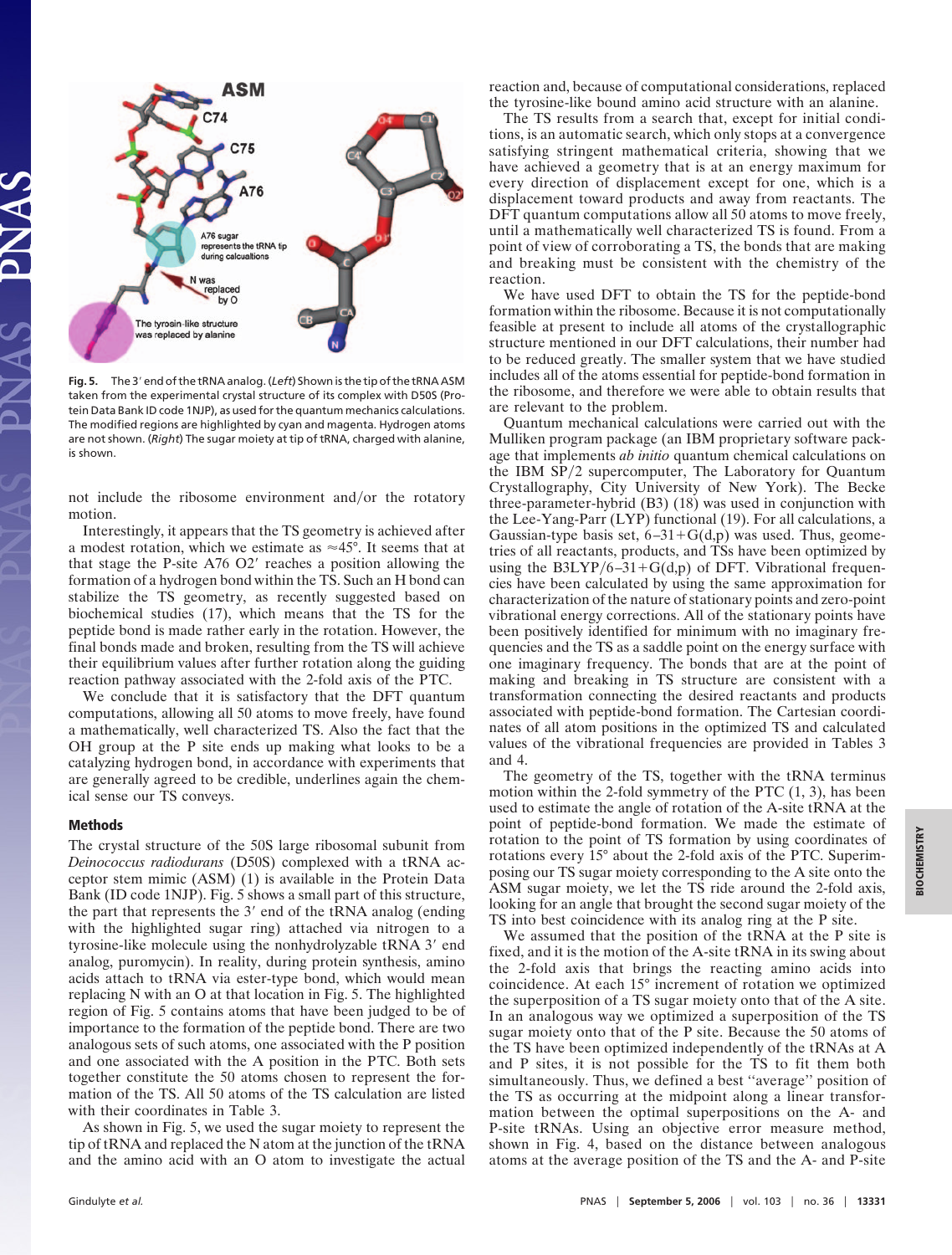tRNAs, we found the best match to occur at a rotation angle of  $\approx 45^{\circ}$ , a result indicated earlier.

Stabilization of the activation energy, as calculated and optimized by the DFT, is achieved in the ribosome by the increase in hydrogen bonds between the TS and the ribosomal components. Hydrogen bonds were considered in effect if the distances between hydrogen bond donor and acceptor atoms were  $<$ 4.0 Å.

We thank Professors J. Aqvist, H. F. Noller, A. Warshel, and R. Wolfenden for their helpful e-mail correspondence and members of the ribosome group at the Weizmann Institute for valuable discussions. Dr. James Coffin of IBM Health Care and Life Sciences and Dean Erwin

- 1. Bashan, A., Agmon, I., Zarivach, R., Schluenzen, F., Harms, J., Berisio, R., Bartels, H., Franceschi, F., Auerbach, T., Hansen, H. A. S., *et al.* (2003) *Mol. Cell* **11,** 91–102.
- 2. Agmon, I., Auerbach, T., Baram, D., Bartels, H., Bashan, A., Berisio, R., Fucini, P., Hansen, H. A. S., Harms, J., Kessler, M., *et al.*(2003) *Eur. J. Biochem.* **270,** 2543–2556.
- 3. Agmon, I., Bashan, A., Zarivach, R. & Yonath, A. (2005) *Biol. Chem.* **386,** 833–844.
- 4. Yonath, A. (2003) *Biol. Chem.* **384,** 1411–1419.
- 5. Yonath, A. (2005) *Mol. Cells* **20,** 1–16.

**SVNG** 

JAC

- 6. Youngman, E. M., Brunelle, J. L., Kochaniak, A. B. & Green, R. (2004) *Cell* **117,** 589–599.
- 7. Brunelle, J. L., Youngman, E. M., Sharma, D. & Green, R. (2006) *RNA* **12,** 33–39.
- 8. Weinger, J. S., Parnell, K. M., Dorner, S., Green, R. & Strobel, S. A. (2004) *Nat. Struct. Mol. Biol.* **11,** 1101–1106.

Fleissner of Hunter College assisted with an IBM Shared University Research grant for the supercomputer. The ID19/Strucutural Biology Center/Advanced Photon Source/Argonne National Laboratory and ID14/European Synchrotron Radiation Facility/European Molecular Biology Laboratory provided the synchrotron beam for collecting the x-ray diffraction data. L.M. was supported by National Institute of General Medical Sciences Minority Biomedical Research Support (Support of Continuous Research Excellence) Grant 5S06GM606654, National Center For Research Resources Grant RR-03037, and a National Science Foundation Centers of Research Excellence in Science and Technology grant. A.Y. was supported by National Institutes of Health Grant GM34360, Human Frontier Science Program Organization Grant RGP0076/2003, and the Kimmelman Center for Macromolecular Assemblies. A.Y. holds the Martin and Helen Kimmel Professorial Chair.

- 9. Bashan, A. & Yonath, A. (2005) *Biochem. Soc. Trans.* **33,** 488–492.
- 10. Huang, L., Massa, L. & Karle, J. (2001) *IBM J. Res. Dev.* **45,** 409–415.
- 11. Lii, J.-H. (1998) in *Encyclopedia of Computational Chemistry*, ed. Schleyer, P. R. (Wiley, New York), pp. 1271–1283.
- 12. Erlacher, M. D., Lang, K., Wotzel, B., Rieder, R., Micura, R. & Polacek, N. (2006) *J. Am. Chem. Soc.* **128,** 4453–4459.
- 13. Sievers, A., Beringer, M., Rodnina, M. V. & Wolfenden, R. (2004) *Proc. Natl. Acad. Sci. USA* **101,** 7897–7901.
- 14. Das, S. R. & Piccirilli, J. A. (2005) *Nat. Chem. Biol.* **1,** 45–52.
- 15. Sharma, P. K., Xiang, Y., Kato, M. & Warshel, A. (2005) *Biochemistry* **44,** 11307–11314.
- 16. Trobro, S. & Aqvist, J. (2005) *Proc. Natl. Acad. Sci. USA* **102,** 12395–12400. 17. Huang, K. S., Weinger, J. S., Butler, E. B. & Strobel, S. A. (2006) *J. Am. Chem. Soc.* **128,** 3108–3109.
- 18. Becke, A. D. (1993) *J. Chem. Phys.* **98,** 5648–5652.
- 19. Lee, C., Yang, W. & Parr, R. G. (1988) *Phys. Rev. B* **37,** 785–789.